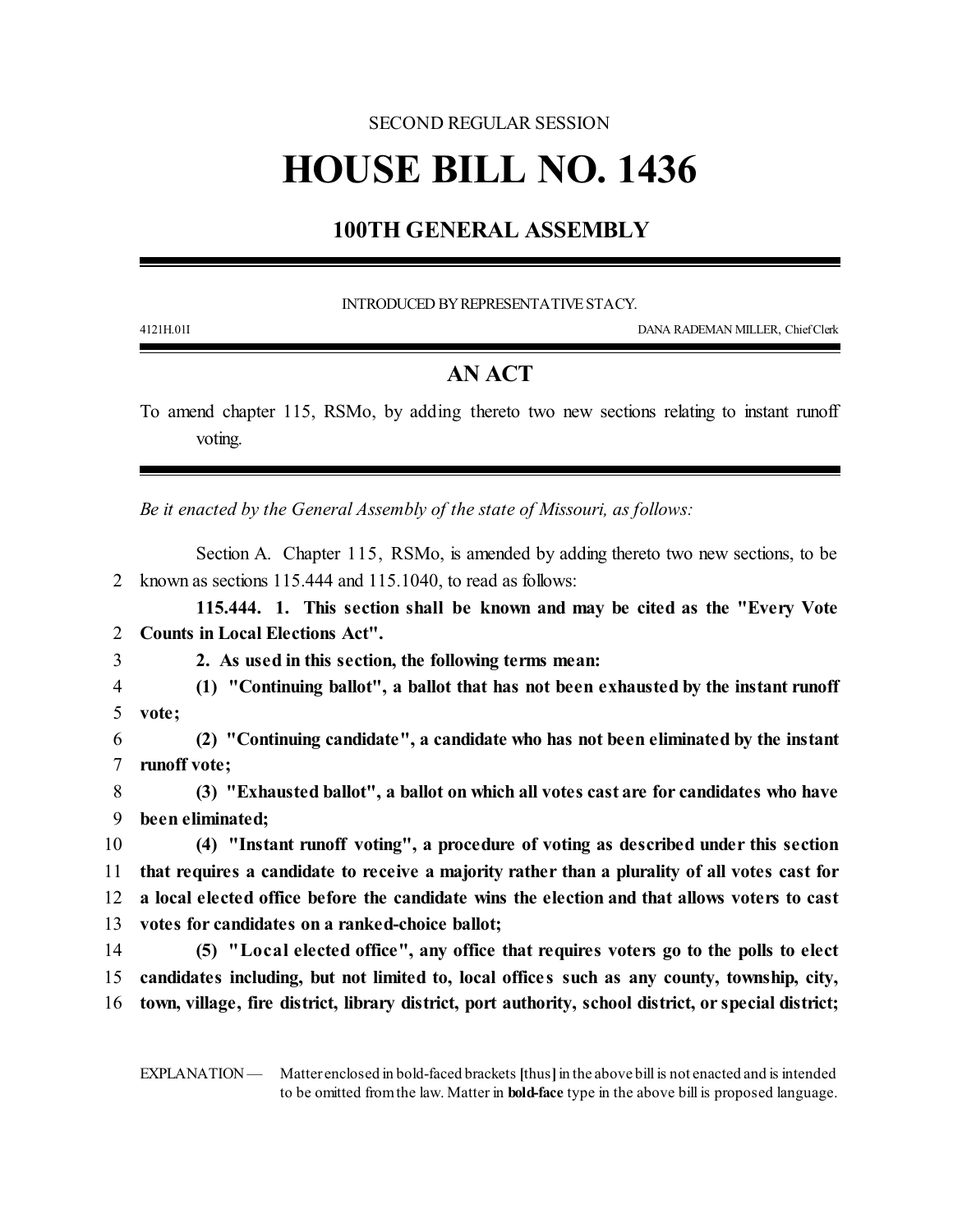HB 1436 2

 **(6) "Ranked-choice ballot" or "ballot", a ballot that allows voters to cast a vote for multiple candidates and in order of preference by assigning a rank to each candidate for the office.**

 **3. All primary and general elections for local elected office in the state of Missouri shall use ranked-choice ballots and instant runoff voting. No candidate for any local elected office shall be nominated or ce rtified under this chapter unless such candidate receives a majority of the votes cast in the election for such local elected office.**

 **4. Votes for all candidates for local elected office shall be counted and recorded as provided in this chapter and shall be certified in the following manner:**

 **(1) Each ranked-choice ballot shall be counted as one vote for the continuing candidate whomthe voter selects as the voter's highest preference of continuing candidates. A candidate shall not receive a vote after such candidate has been eliminated in instant runoff voting. A candidate for whom the voter noted a lower preference shall not receive a vote unless and until that candidate is the continuing candidate with the highest preference on the voter's ranked-choice ballot;**

 **(2) If a candidate receives a majority of all the votes castinthe first count ofinstant runoff votes, that candidate shall be certified as the winner;**

 **(3) If no candidate receives a majority of votes after the first count, the candidate who received the fewest votes shall be eliminated, and each vote cast for such eliminated candidate shall be redistributed to the next ranked continuing candidate whom the voter noted as the voter's next highest preference. If, after this redistribution of votes, any continuing candidate re ce ive s a majority of the votes cast on the continuing ballots, that continuing candidate shall be certified as the winner;**

 **(4) If no candidate receives a majority of the votes cast on the continuing ballots after the procedure in subdivision (3) of this subsection, the continuing candidate who received the fewest votes shall be eliminated. Eachvote cast for such eliminated candidate shall be redistributed to the next ranked continuing candidate whom the voter noted as the voter's next highest preference. This process of eliminating the candidate with the fewest votes and redistributing such eliminated candidate's votes to the voter's next highest preferred continuing candidate shall be repeated until a candidate receives a majority of the votes cast on the continuing ballots;**

 **(5) If the total number of votes for the two or more candidates credited with the lowest number of votes is fewer than the number of votes credited to the continuing candidate with the next highest number of votes, those candidates with the lowest number of votes shall be eliminated simultaneously and their votes transferred to the next ranked continuing candidate on each ballot in a single counting operation; and**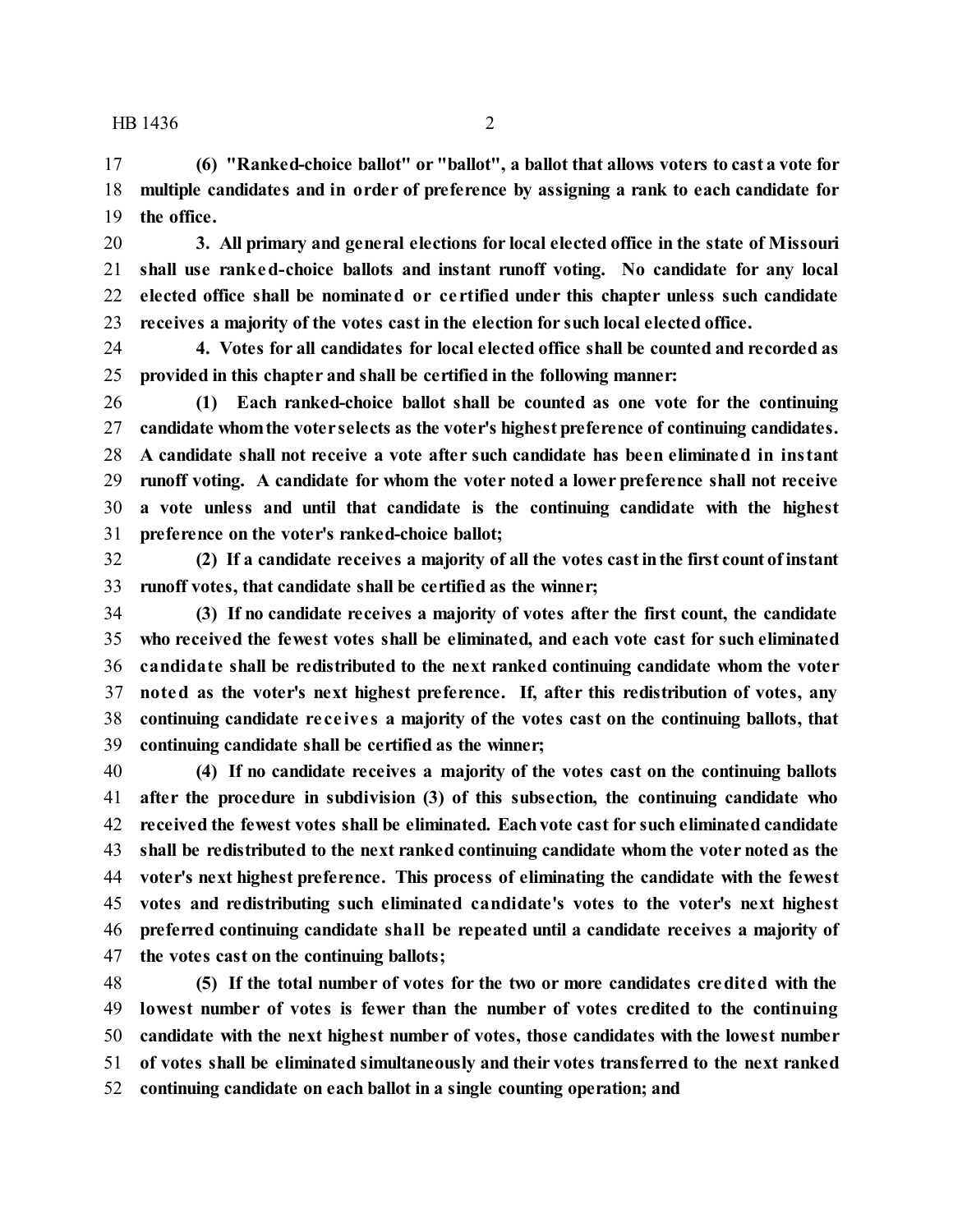HB 1436 3

 **(6) A tie between two or more candidate s shall be resolved by weighting the preference of votes for each candidate and decided in favor of the candidate who received more votes at a higher preference. If a tie still exists between two or more candidates, the tie shall be resolved by a coin flip conducted by the elections commission and votes of the eliminated candidate shall be redistributed.**

 **5. For elections in which more than one candidate is to be elected to an office in a multiple-seat district or on a governing body that includes multiple at-large seats, a ranked-choice ballot shall be used. The ballots shall be counted and certified in the following manner:**

 **(1) Each candidate shall be treated separately to determine the highest preference among the candidate field;**

 **(2) The candidate who received the fewest first choices shall be eliminatedandeach vote cast for that eliminated candidate shall be redistributed to the next ranked continuing candidate whom the voter noted as the voter's next highest preference;**

 **(3) The process under subdivision (2) of this subsection shall be repeated until two candidates remain and one candidate receives the majority of votes;**

 **(4) Ties shall be resolved by applying the method described in subdivision (6) of subsection 4 of this section; and**

 **(5) After a candidate rece ive s a majority of votes under subdivision (3) of this subsection, such candidate shall be certified and removed from the candidate pool as if the candidate received the fewest votes. The process in this subdivision shall be repeated until all seats are filled.**

 **6. If the voting system used by a municipality or political subdivision cannot feasibly accommodate choices equal to the total number of candidates running for each office, the election authorities may limit the number of choices a voter may rank to no fewer than three per open seat. The ballot shall in no way interfere with a voter's ability to cast a write-in vote for a candidate.**

 **7. No exhausted ballot shall be counted in furthe r stage s of the tabulation. If a ranked-choice ballot gives equal rank to two or more candidate s, the ballot shall be declared exhausted if such multiple rankings are reached. If a voter casts a ranked-choice ballot but skips a rank, the voter's vote shall be transferred to that voter's next ranked choice.**

 **8. Any election dispute regarding the implementation of a limit on the number of ranked candidates on a ballot under subsection 6 of this section shall be first appealed to the secretary of state for a final order and thereafter may be appealed to any court of**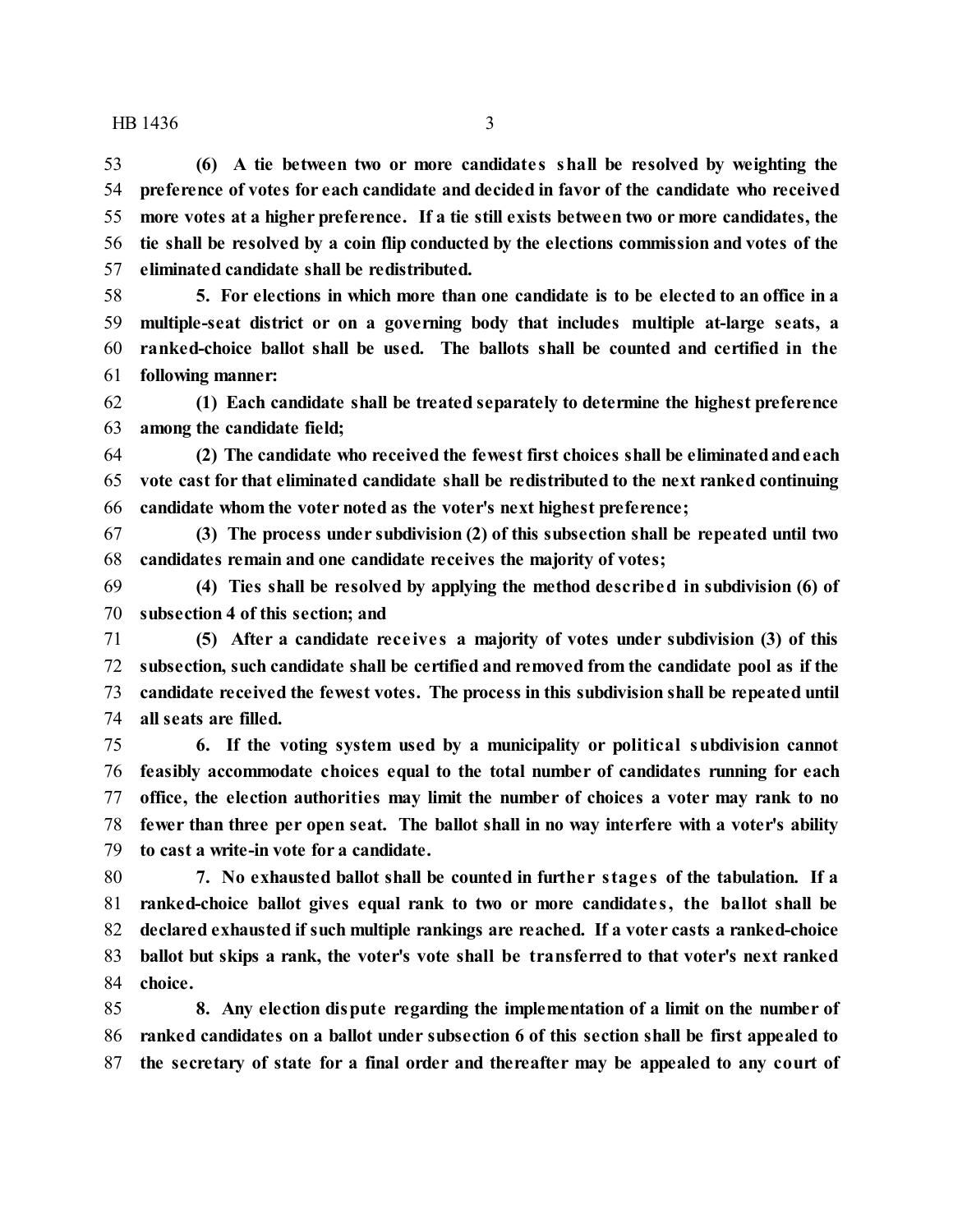HB 1436 4

 **compe tent jurisdiction. All other election disputes shall proceed as established in this chapter.**

 **9. All statutes and regulations governing voting procedures and ballots under this chapter shall govern instant runoff voting and ranked-choice ballots.**

 **10. The secretary of state shall conduct a voter education campaign to familiarize voters with the instant runoff voting system and ranked-choice ballots.**

 **11. On the effective date of this section, any voting machine not compatible with ranked-choice voting that is removed from the election authority's inventory due to mechanical malfunction, wear and tear, or any other reason shall not be replaced. No additional voting machines not compatible with ranked-choice voting shall be added to the election authority's inventory. The provisions of this subsection shall not require the breach of an existing contract.**

 **12. Ranked-choice voting shall be appliedby an election authority when a sufficient inventory of ranked-choice voting compatible equipment is acquired through the replacement of existing equipment under subsection 11 of this section.**

 **13. Upon adoption of instant runoff voting under this section, the secretary of state shall provide certification services to local election authorities. The certification shall comply with the provisions of section 115.225 and federal requirements for certification and independent testing. The secretary of state may allow the submission of a new voting system to accommodate instant runoff voting, but shall require independent testing and** 108 certification and retention of records for any modifications made to existing voting systems. **The manufacturer of the voting system shall retain legal authority to provide all software data to the secretary of state.**

 **14. The secretary of state may promulgate rules as necessary for the implementation of this section. Any rule or portion of a rule, as that term is defined in section 536.010, that is created under the authority delegated in this section shall become effective only if it complies with and is subject to all of the provisions of chapter 536 and, if applicable, section 536.028. This section and chapter 536 are nonseverable, and if any of the powers vested with the general assembly pursuant to chapter 536 to review, to delay the effective date, or to disapprove and annul a rule are subsequently held unconstitutional, then the grant of rulemaking authority and any rule proposed or adopted after August 28, 2020, shall be invalid and void.**

**115.1040. 1. Beginning January 1, 2022, and notwithstanding any other provisions of law to the contrary, a county with a charter form of government and with more than nine hundred fifty thousand inhabitants may amend the county charter to allow for the**